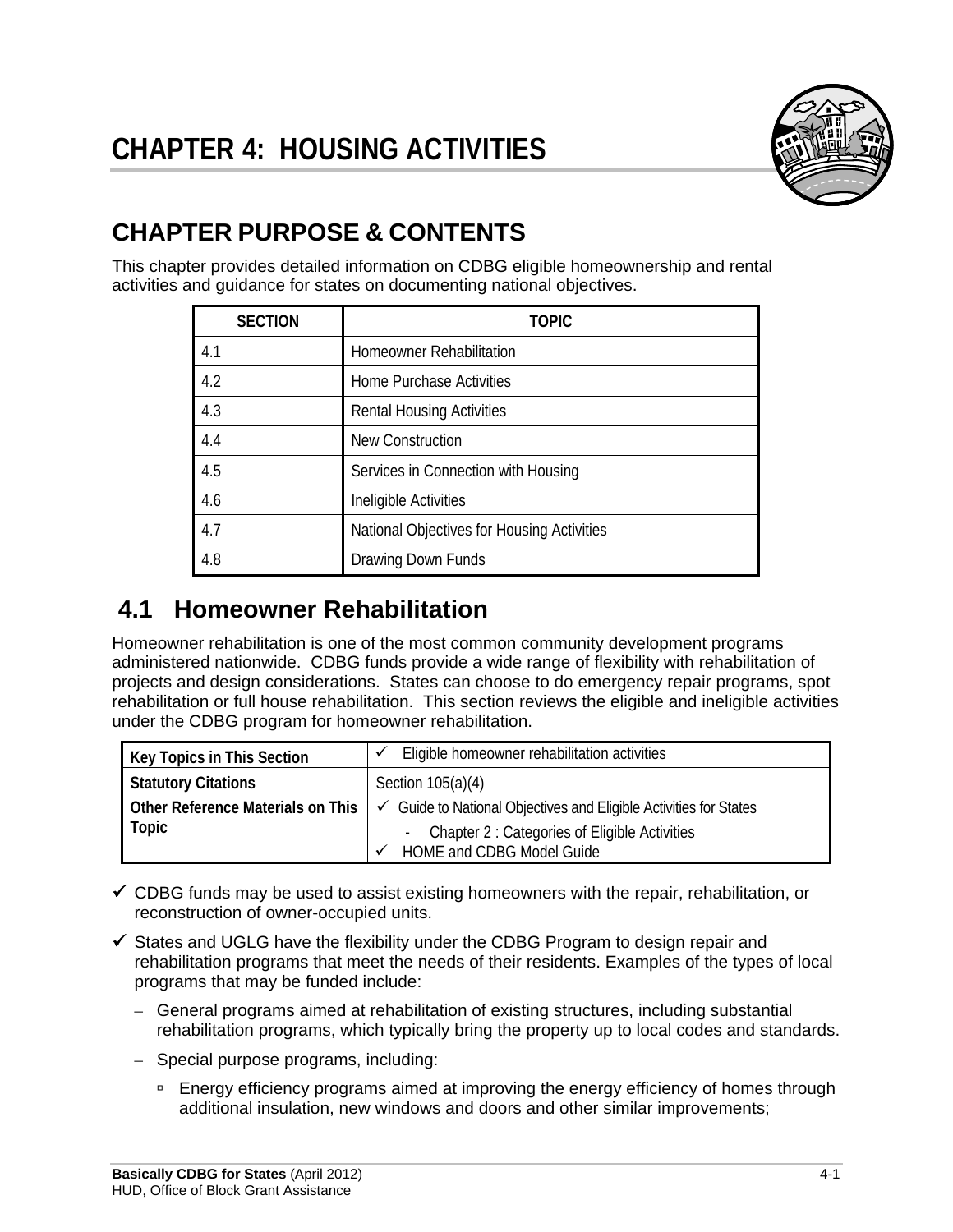

- □ Handicapped accessibility programs through which improvements, such as installation of ramps and grab bars, are made to homes of persons with disabilities to make the home more accessible;
- **Emergency repair programs that provide for the repair of certain elements of a housing** unit in emergency situations, such as repairs to a roof that is leaking, but the whole house is not rehabilitated; and
- Weatherization programs aimed at improving a home's ability to withstand the elements, including insulation and weather-stripping.
- $\checkmark$  Rehabilitation to a single-family residential property that is also used as a place of business and is required to operate the business may be considered homeowner rehabilitation (as opposed to commercial rehabilitation) if the improvements provide general benefit to the residential occupants of the building.
	- NOTE: Assistance to microenterprises for the establishment, stabilization, and expansion of microenterprises, which might include rehabilitation of a home that contains a microenterprise, may be eligible under the separate microenterprise activity category.
- $\checkmark$  Reconstruction is an eligible activity. While the CDBG regulations have not yet been amended to reflect this change, it is generally defined as follows:
	- Reconstruction means demolishing and re-building a housing unit on the same lot in substantially the same manner.
	- The number of housing units on the lot may not be increased as part of a reconstruction, however, the number of rooms in a unit may be increased or decreased.
	- The number of housing units on the lot may be decreased to reduce density.
		- □ Decreasing units may trigger the one-for one replacement of L/M income dwelling units at 24 CFR part 42, subpart C (see the Relocation Chapter for additional guidance).
	- Reconstruction also includes replacing an existing substandard manufactured housing unit with a new or standard manufactured housing unit.
- $\checkmark$  Homeowner counseling programs for LMI persons may be funded by CDBG. A state may use CDBG to pay for homeowner counseling related to a HOME or CDBG homeowner rehabilitation program.
- $\checkmark$  CDBG can be used for grants, loans, loan guarantees, interest subsidies, or other forms of assistance to homeowners for the purpose of repairs, rehabilitation, or reconstruction.
- $\checkmark$  CDBG-eligible costs include:
	- Labor and materials,
	- Replacement of principal fixtures and components of existing structures;
	- Water and sewer connections;
	- Installation of security devices, including smoke detectors; and
	- Initial homeowner warranty premium;
	- Hazard insurance premium (except when a grant is provided);
	- Flood insurance premium;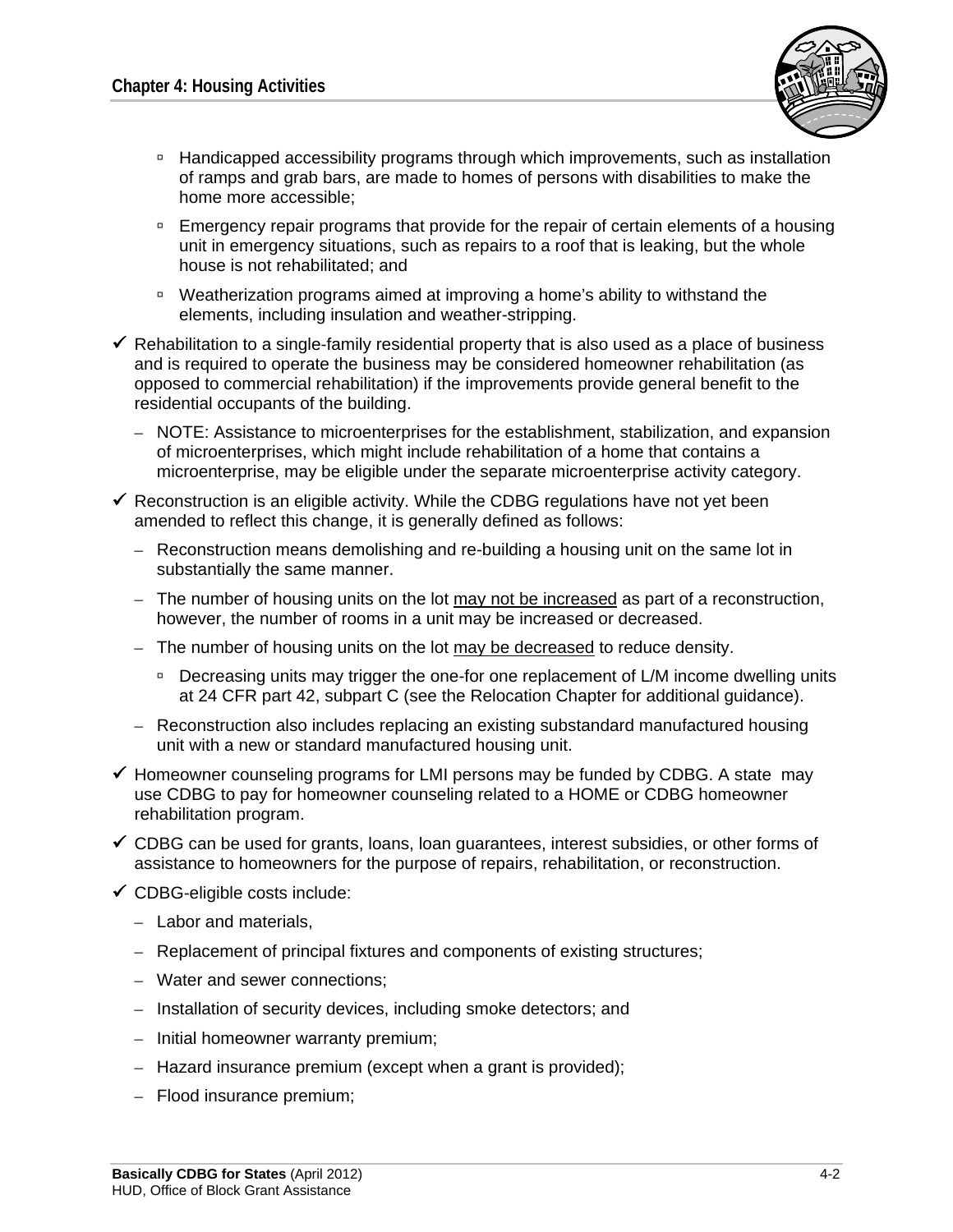

- Conservation costs for water and energy efficiency;
- Landscaping, sidewalks, garages, and driveways when accompanied with other rehabilitation needed on the property; and
- Evaluating and treating lead-based paint.
- $\checkmark$  Loans for refinancing existing debt are eligible under CDBG if the state determines that this type of assistance is necessary to achieve local community development objectives. This refinance must be part of a rehabilitation project -- CDBG does not permit refinance only projects.

### **4.2 Home Purchase Activities**

Owning a home is part of the American dream. CDBG funds can help support this dream by providing funds to income eligible households to purchase an existing or newly constructed home. This section reviews the eligible activities under the CDBG program for home purchase activities.

| <b>Key Topics in This Section</b>          | Eligible homebuyer activities                                                  |  |  |  |
|--------------------------------------------|--------------------------------------------------------------------------------|--|--|--|
| <b>Statutory Citations</b>                 | Section 105(a)(24)                                                             |  |  |  |
| Other Reference Materials on This<br>Topic | $\checkmark$ Guide to National Objectives and Eligible Activities for States   |  |  |  |
|                                            | Chapter 2: Categories of Eligible Activities<br>-<br>HOME and CDBG Model Guide |  |  |  |
|                                            | CPD Notice 02-06                                                               |  |  |  |

- $\checkmark$  CDBG funds may be used to provide direct homeownership assistance to LMI households in two ways. Both options are described below.
	- As direct homeownership assistance under 105(a)(24), a separate and permanent eligibility category that allows CDBG funding to:
		- $P$  Provide up to 50 percent of required down payment;
		- □ Pay reasonable closing costs;
		- □ Provide principal write-down assistance;
		- □ Subsidize interest rates:
		- □ Finance acquisition; and
		- Acquire guarantees for mortgage financing from private lenders (i.e., assist homebuyers with private mortgage insurance).
	- As a public service activity; however, this eligibility category is limited to down payment assistance only and would count towards the 15 percent public services cap.
	- For downpayment assistance to be provided as a public service to non-LMI households, it must be located in a state-approved community revitalization strategy area (CRSA). This is because in a CRSA, the units for which assistance is obligated during a state grantee's program year may be aggregated and treated as a single structure for purposes of determining compliance with the housing national objective. Therefore, only 51% of the units in a CRSA need to be occupied by LMI households to meet a national objective if the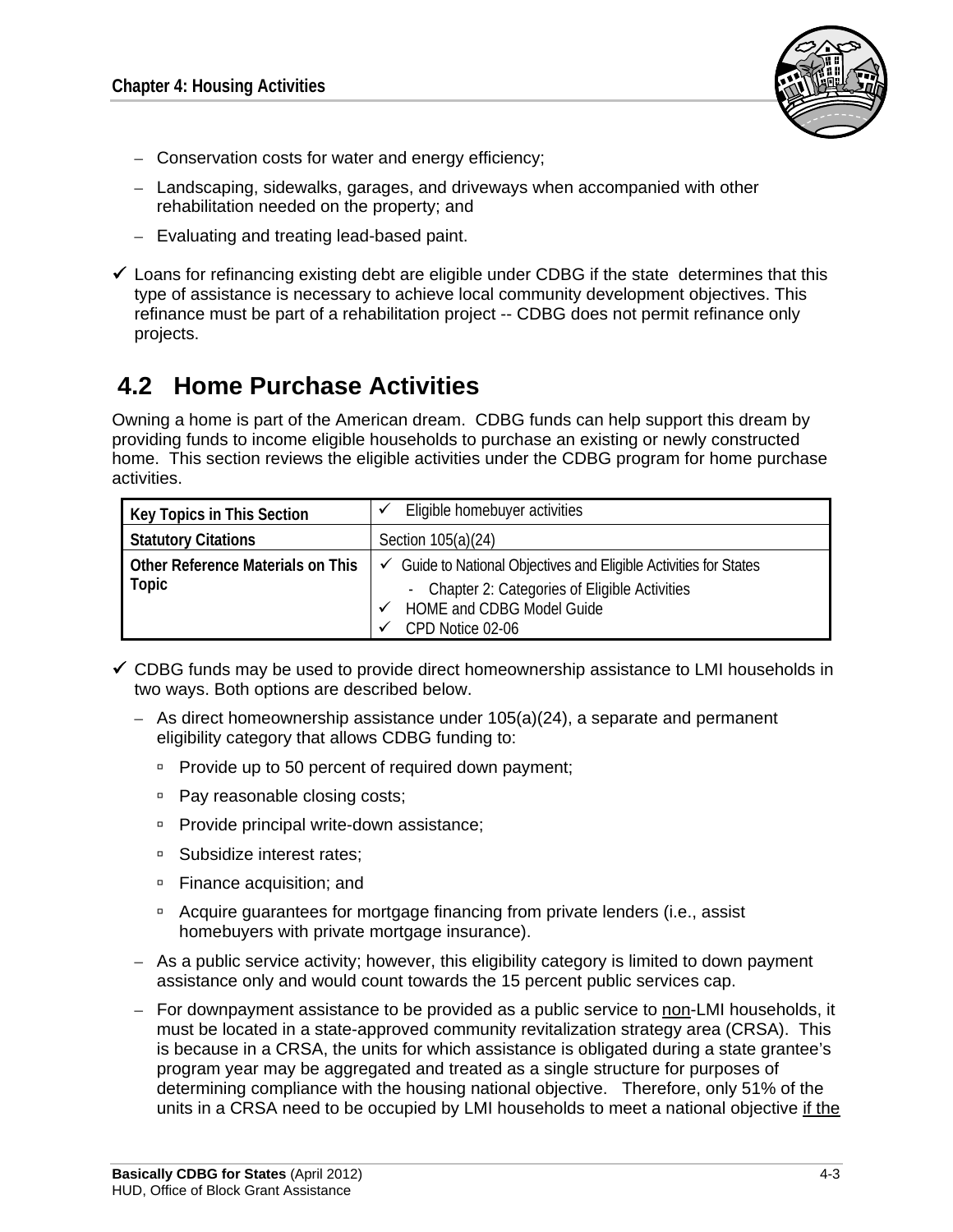

home purchase activity is funded as a public service. Homeowner assistance located in an CRSA and carried out as a public service by a 105(a)(15) organization can also be excluded from the 15 percent public services cap.

- $\checkmark$  Activities that support development of housing for LMI persons such as acquisition, clearance, and site improvements (when the land is in public ownership) are eligible for CDBG assistance.
- $\checkmark$  Acquisition costs, providing assistance to private individuals and entities to acquire for the purpose of rehabilitation and to rehabilitate properties for use or resale for residential purposes is also eligible.
- $\checkmark$  Individual Development Accounts (IDAs), dedicated savings accounts providing start up funds to assist low-income persons purchase a home can be supported with CDBG funds.
	- CDBG funds may be deposited in an IDA to capitalize the account or as matching deposits over the course of the household's participation in the program.
	- If the individual does not complete the requirements of the IDA program, the CDBG funds must be returned to the state and any interest earned returned to the U.S. Treasury.
- $\checkmark$  Homebuyer counseling programs for LMI income persons may be funded by CDBG. A state may use CDBG to pay for housing counseling related to a HOME or CDBG homebuyer program.
- $\checkmark$  Nonprofit development organization working under 105(a)(15) of the statute may use CDBG funds to construct housing for sale to LMI homebuyers in conjunction with a neighborhood revitalization or community economic development project.

# **4.3 Rental Housing Activities**

Many communities struggle with providing decent safe and sanitary affordable rental housing to their residents. CDBG funds can be used to acquire, rehabilitate or construct rental housing. There are tenant income requirements and rent restrictions for projects. This section reviews the eligible activities under the CDBG program for rental housing activities.

| <b>Key Topics in This Section</b> | Eligible rental activities                                                   |  |  |  |
|-----------------------------------|------------------------------------------------------------------------------|--|--|--|
| <b>Statutory Citations</b>        | Section $105(a)(4)$                                                          |  |  |  |
| Other Reference Materials on This | $\checkmark$ Guide to National Objectives and Eligible Activities for States |  |  |  |
| Topic                             | - Chapter 2: Categories of Eligible Activities                               |  |  |  |
|                                   | <b>HOME and CDBG Model Guide</b><br>v                                        |  |  |  |
|                                   | CPD Notice 03-14                                                             |  |  |  |

- $\checkmark$  CDBG funds may be used for acquisition of property for an eligible rental housing project. CDBG may also be used to rehabilitate rental housing.
- $\checkmark$  In Rem housing--CDBG funds may also be used to make essential repairs and payment of operating expenses needed to maintain the habitability of housing units acquired through tax foreclosure proceedings in order to prevent abandonment and deterioration of such housing in primarily LMI neighborhoods.
	- Note the LMI benefit national objective is met through the Area Benefit subcategory.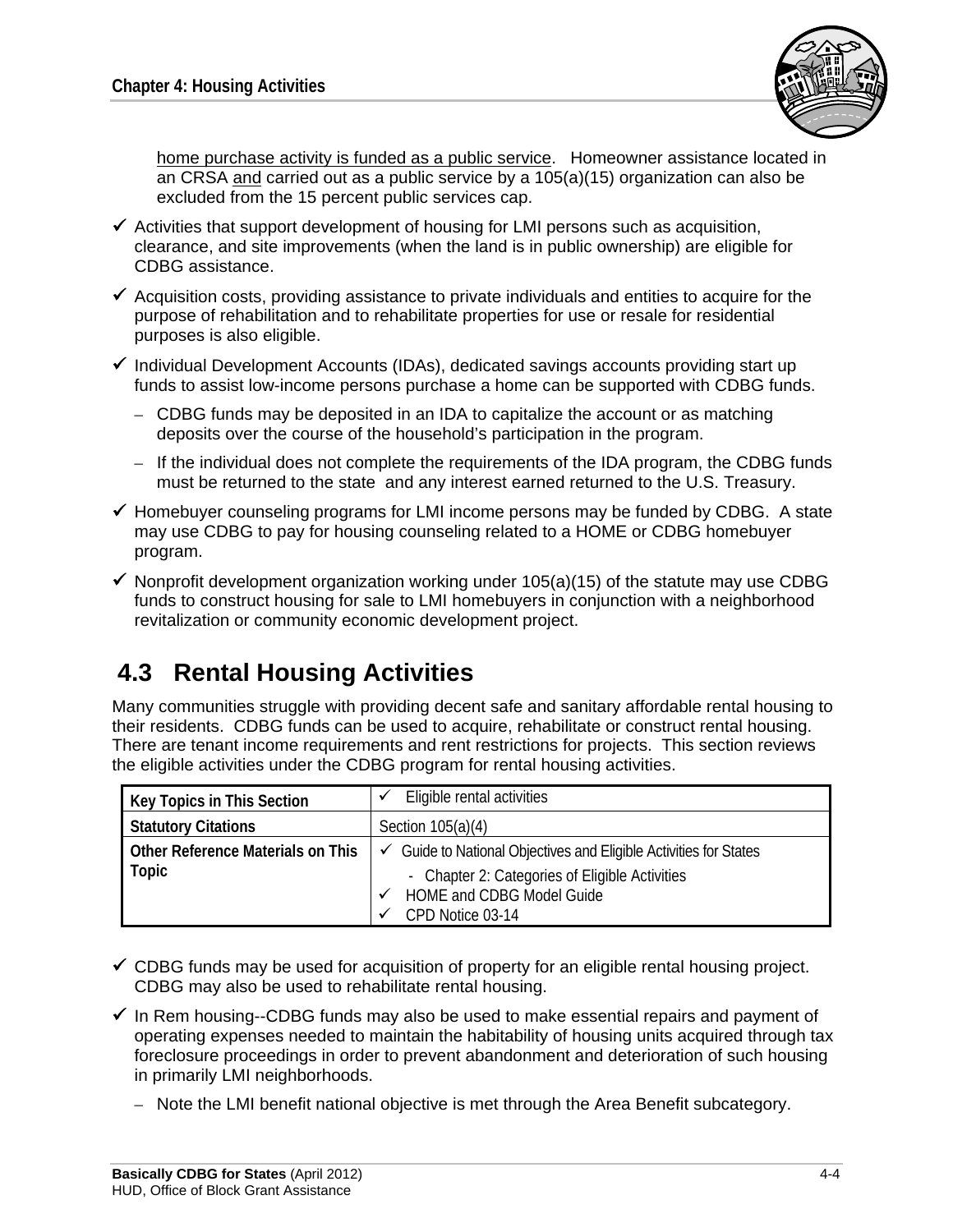

- $\checkmark$  Conversion of a closed building from one use to residential use (such as a closed school building to residential use) is also eligible.
- $\checkmark$  States may provide assistance in the form of loans, grants, loan guarantees, interest subsidies and other forms of assistance for rental housing rehabilitation and acquisition/rehabilitation projects.
	- Eligible properties may be:
		- □ Publicly- or privately-owned; and
		- Residential or mixed use.
	- Eligible expenditures include:
		- □ Labor, materials and other rehabilitation costs;
		- □ Refinancing, if necessary and appropriate;
		- □ Energy efficiency improvements;
		- **Utility connections;**
		- Evaluating and treating lead-based paint; (NOTE: This is also eligible as a separate activity);
		- □ Conservation costs for water and energy efficiency;
		- □ Landscaping, sidewalks, and driveways when accompanied with other rehabilitation needed on the property;
		- □ Rehabilitation services (loan processing, work write-ups, inspections, etc.); and
		- □ Handicap accessibility improvements.
- $\checkmark$  States may also develop facilities for persons with special needs and homeless shelters. However, in general, these facilities are categorized under CDBG as public facilities and not housing.
- $\checkmark$  New construction of rental housing by a 105(a)(15) nonprofit is eligible provided the construction activity is carried out as part of a community revitalization, community economic development, or energy conservation project.
- $\checkmark$  States may provide support for the development of new rental housing as an eligible activity. See the new construction section below for more information.
- $\checkmark$  CDBG funds can be used to compensate property owners for the loss of rental income incurred while holding, for temporary periods, housing units for the relocation of households displaced by CDBG activities.

# **4.4 New Construction**

CDBG funds can be used for new construction but only in very limited circumstances. This section reviews the eligible activities under the CDBG program for new construction housing activities.

| Key Topics in This Section | Eligible new construction activities |
|----------------------------|--------------------------------------|
| Statutory Citations        | Section 105(a)(15)                   |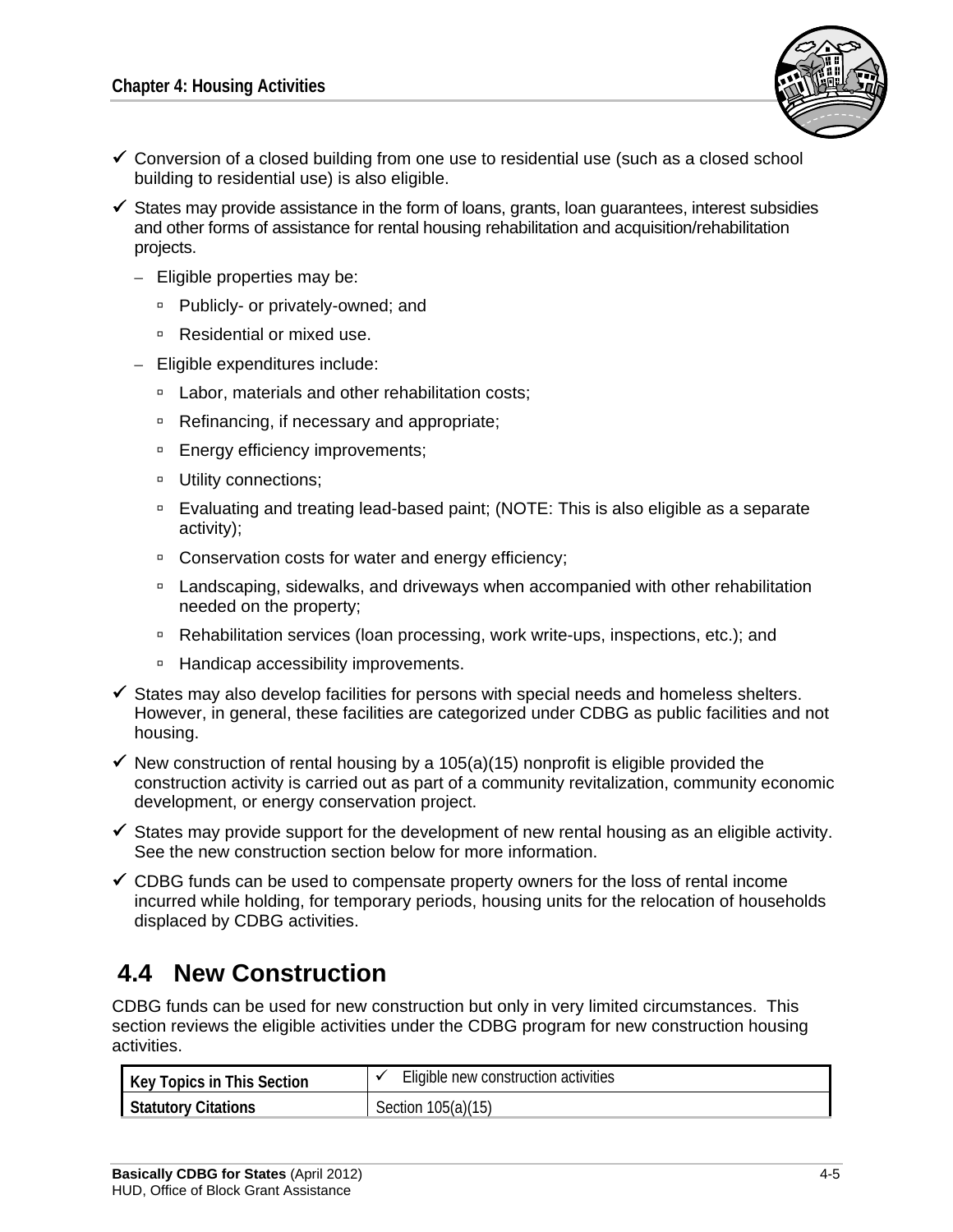

| <b>Ⅰ Other Reference Materials on This</b> $\vdash$ $\checkmark$ | Guide to National Objectives and Eligible Activities for States |
|------------------------------------------------------------------|-----------------------------------------------------------------|
| Topic                                                            | - Chapter 2: Categories of Eligible Activities                  |
|                                                                  | HOME and CDBG Model Guide                                       |

- $\checkmark$  Generally, new construction of housing is not eligible under the CDBG program. However, the regulations allow for certain eligible entities to carry out this activity on behalf of the state grantee.
	- This entity is known as a Nonprofit Development Organization.
	- The eligible groups include nonprofits serving the development needs of non-entitled areas, which might include but are not limited to section 301(d) Small Business Investment Companies (SBICs), local development corporations (LDCs), and Community Housing Development Organizations (CHDOs).
	- These development organizations must meet the definition outlined in Section 105(a)(15) of the Housing and Community Development Act to be considered to undertake such activities.
	- These organizations must be undertaking a neighborhood revitalization, community economic development or energy conservation project in order to use CDBG for new construction. Note that new housing construction carried out by an eligible 105(a)(15) organization must be part of a larger effort to revitalize the neighborhood (i.e., a plan for the community's revitalization efforts based on a comprehensive plan, not just for the sake of the CDBG project).
	- See chapter 2 for more information about the types of organizations that qualify as 105(a)(15) organizations.
- $\checkmark$  States may also provide support for the development of new housing as an eligible activity. "Support" refers to:
	- Acquisition by public or nonprofit entities;
	- Site clearance and assemblage; and
	- Site improvements (if in public ownership).
- $\checkmark$  Finally, states may use CDBG funds to construct new housing under the last resort provisions of the URA (24 CFR Part 42, subpart I). This is housing that the state has determined must be constructed in order to provide suitable replacement housing for persons to be displaced by a contemplated CDBG project, subject to the Uniform Act, and where the project is prevented from proceeding because the required replacement housing is not available otherwise.

### **4.5 Services in Connection with Housing**

CDBG is flexible in allowing services to be provided to persons and households. CDBG funds may be used to pay costs in support of activities eligible for funding under the HOME program. This section details the services that provided in connection with housing activities.

| opics in<br>Section<br>his<br>΄ Αν<br>. | services<br>housing<br>activities<br>-liaible. |
|-----------------------------------------|------------------------------------------------|
|-----------------------------------------|------------------------------------------------|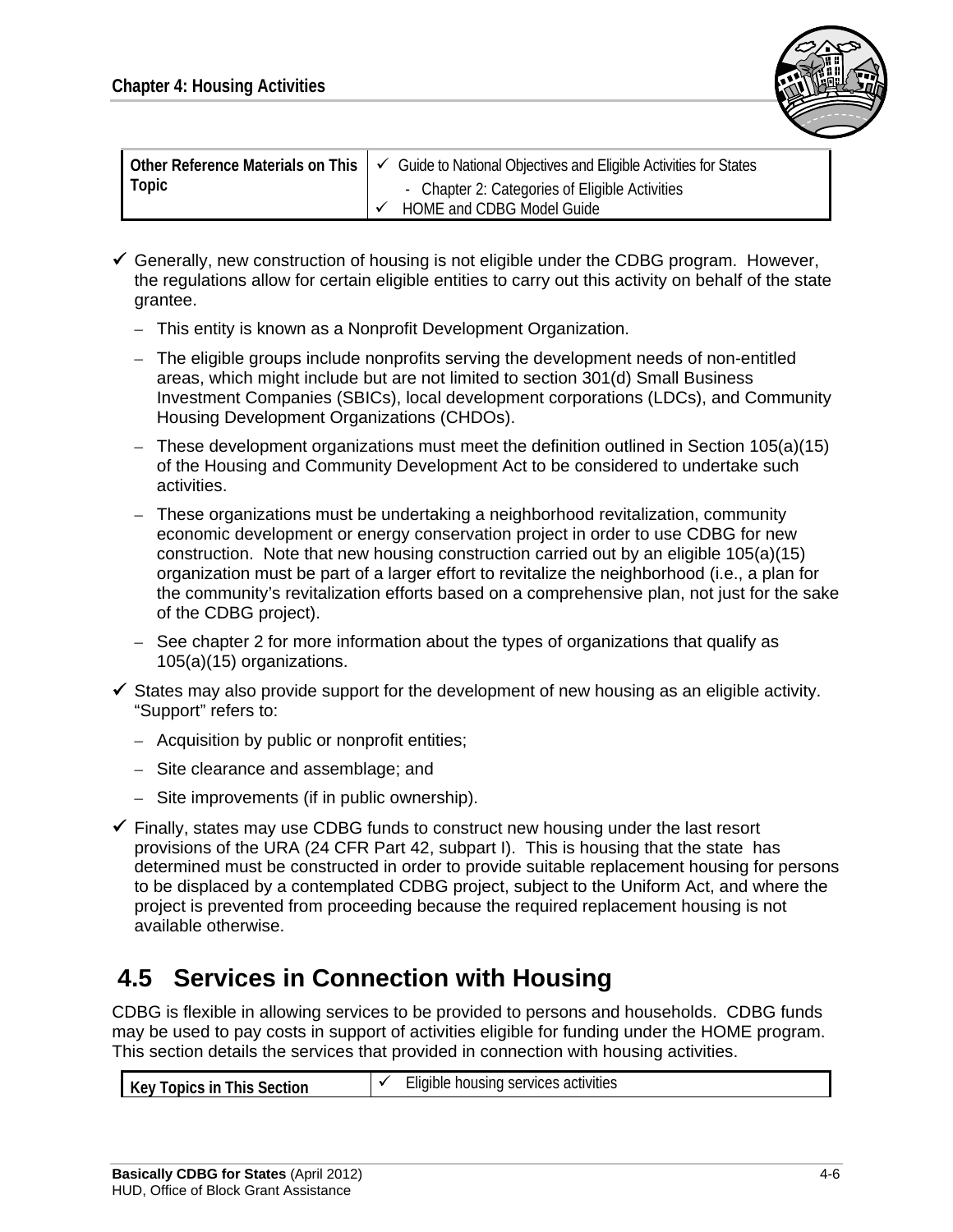

| <b>Statutory Citations</b>        | Section 105(a)(20)                                                              |
|-----------------------------------|---------------------------------------------------------------------------------|
| Other Reference Materials on This | Guide to National Objectives and Eligible Activities for States<br>$\checkmark$ |
| Topic                             | - Chapter 2: Categories of Eligible Activities                                  |
|                                   | HOME and CDBG Model Guide                                                       |

- $\checkmark$  Services that are related to housing activities may qualify under several eligibility categories of the CDBG regulations, including:
	- As a public service activity (e.g., a housing counseling program) if the activity meets the public service eligibility criteria. (Note, however, the amount of CDBG funds used for public service activities may not exceed the 15 percent cap.);
	- As part of a CDBG-funded housing activity (e.g., preparing work specifications for CDBGfunded rehabilitation projects), generally referred to as a program delivery cost; and
	- CDBG funds may be used to pay for program administration of the HOME program, subject to the state grantee's administrative cap.
	- As a separate eligible category when the housing activities are linked to providing services to owners, tenants, contractors or other entities participating in or seeking to participate in the state grantee's HOME Program. Eligible services under this category include:
		- □ Housing counseling;
		- □ Energy auditing;
		- □ Preparation of work specifications;
		- **Loan processing;**
		- <sup>D</sup> Inspections;
		- □ Tenant selection; and
		- □ Management of tenant-based rental assistance (TBRA) programs.

### **4.6 Ineligible Activities**

Although CDBG is very flexible in its approach to housing activities, some activities cannot be funded. This section highlights ineligible activities related to housing.

| <b>Key Topics in This Section</b> | Ineligible activities                                                        |  |  |
|-----------------------------------|------------------------------------------------------------------------------|--|--|
| <b>Statutory Citations</b>        |                                                                              |  |  |
| Other Reference Materials on This | $\checkmark$ Guide to National Objectives and Eligible Activities for States |  |  |
| Topic                             | - Chapter 2: Categories of Eligible Activities                               |  |  |
|                                   | HOME and CDBG Model Guide                                                    |  |  |

- $\checkmark$  In general, any activity not described in the HCDA statute is ineligible.
- $\checkmark$  The state CDBG regulations do not specifically list ineligible activities but states may refer to the entitlement regulations for guidance.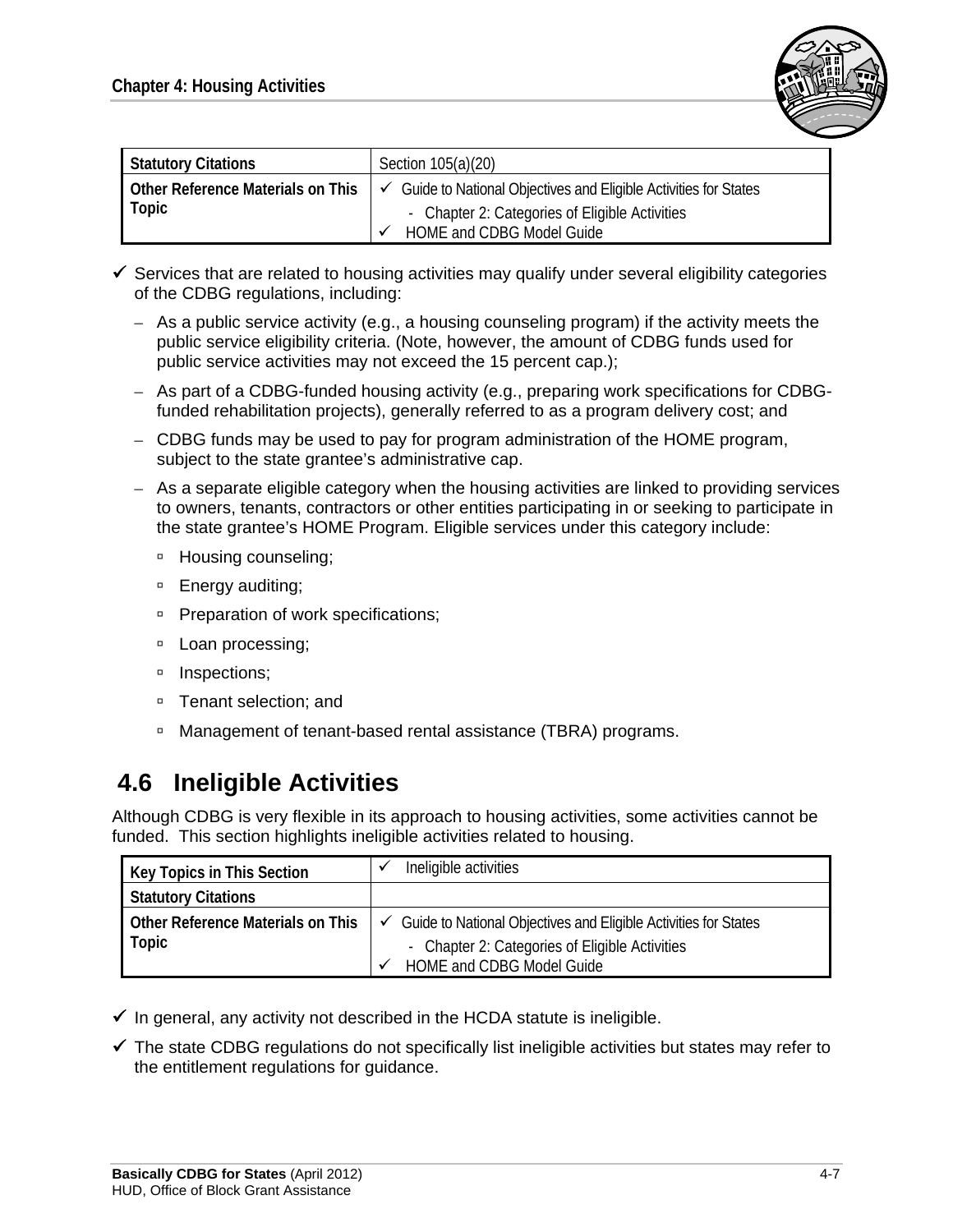

- CDBG funds cannot be used to subsidize or assist the new construction of housing, *unless* carried out by a 105(a)(15) nonprofit, as part of certain kinds of projects. Note that activities, which support the development of housing for LMI persons (e.g., clearance, site improvements, and public facilities), are eligible for CDBG assistance under other eligibility categories.
- $\checkmark$  CDBG may not be used to quarantee mortgage financing directly, and states may not provide such guarantees directly.
- $\checkmark$  CDBG funds may not be used to provide on-going income payments such as paying for a tenant's rent or a household's mortgage. The only exceptions to this are:
	- Income payments that are provided as a loan; or
	- Income payments that are emergency in nature and do not exceed three consecutive months.
- $\checkmark$  The purchase of construction equipment is generally ineligible. However, the purchase of tools to be part of a "tool-lending" rehabilitation program is eligible. Compensation for the use of construction equipment through leasing, depreciation or other use allowances (described in the OMB circulars) is allowable provided the activity is otherwise eligible.

### **4.7 National Objectives for Housing Activities**

All CDBG activities must meet a national objective in order to be eligible to use CDBG funds. This requires that all housing activities must qualify as meeting one of the three national objectives of the program and meet specific tests for benefiting LMI persons, preventing or eliminating slums or blight and meeting other community development needs having a particular urgency because existing conditions pose a serious and immediate threat to the health or welfare of the community and other financial resources are not available to meet such needs. This section is set up by national objective and then lists the different housing activities that are applicable to that particular national objective.

| Key Topics in This Section        | LMI Area Benefit<br><b>LMI Limited Clientele</b><br>Slum/Blight Area and Spot Basis<br><b>Urgent Needs</b><br>v |  |  |  |
|-----------------------------------|-----------------------------------------------------------------------------------------------------------------|--|--|--|
| <b>Statutory Citations</b>        | Section 101(c)(2), 104(b), 105(c)                                                                               |  |  |  |
| Other Reference Materials on This | $\checkmark$ Guide to National Objectives and Eligible Activities for States                                    |  |  |  |
| Topic                             | - Chapter 3: Meeting a National Objective                                                                       |  |  |  |

#### **4.7.1 National Objective Summary Chart**

 $\checkmark$  The following chart summarizes the national objective options related to housing activities. The text below provides additional details. For a complete copy of the matrix codes and national objectives chart, please see the IDIS chapter of this manual.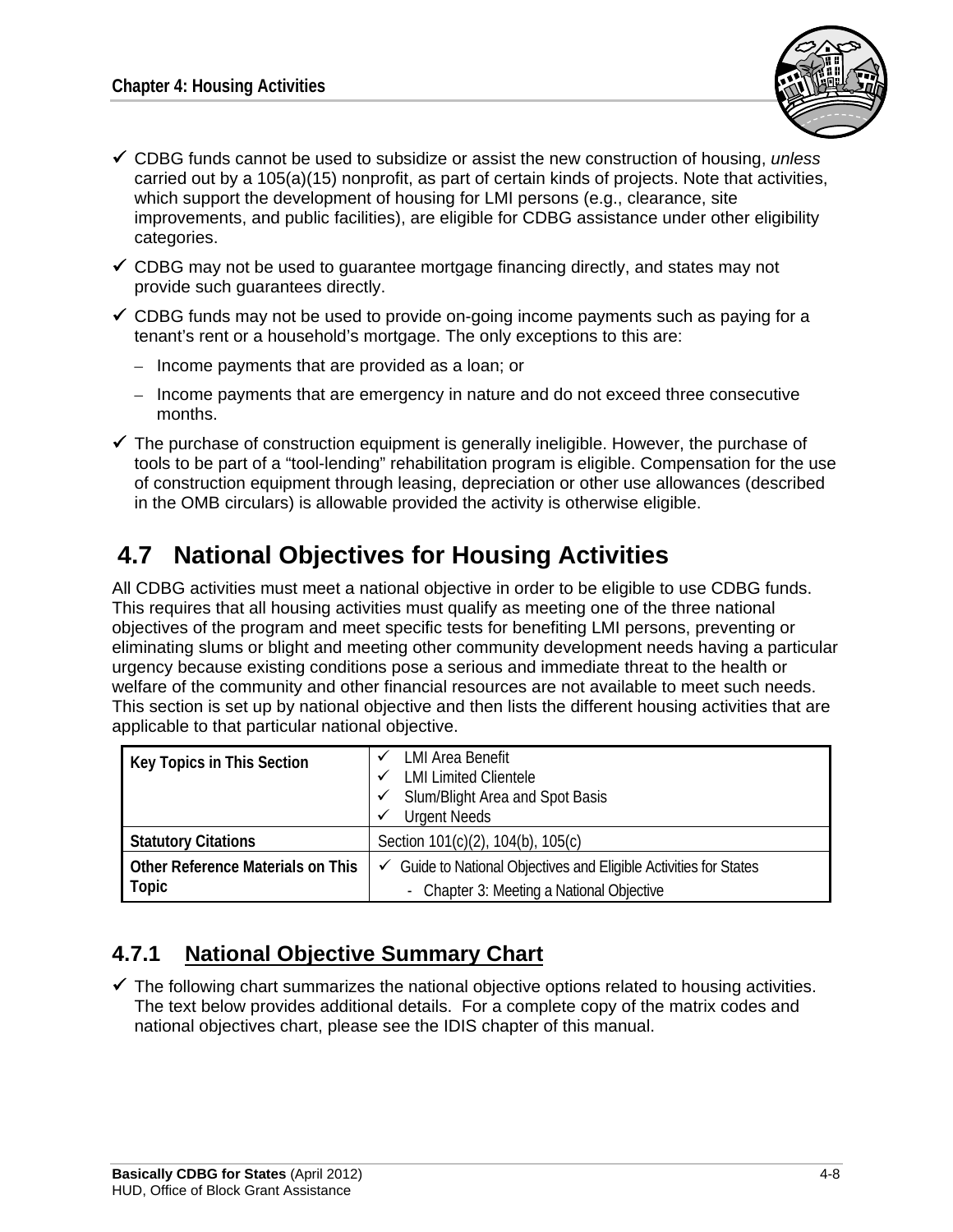

| <b>HUD</b><br><b>Matrix</b><br>Code | <b>Activity</b>                             | LMA | <b>LMC</b>              | <b>LMH</b> | LMJ          | <b>SBA</b> | <b>SBS</b> | <b>URG</b> |
|-------------------------------------|---------------------------------------------|-----|-------------------------|------------|--------------|------------|------------|------------|
| 05R                                 | Homeownership Assistance<br>(not direct)    | N   | N                       |            | N            |            | N          |            |
| 05S                                 | <b>Rental Housing Subsidies</b>             | N   | N                       |            | N            |            | N          |            |
| 05T                                 | <b>Security Deposits</b>                    | N   | N                       |            | N            |            | N          |            |
| 05U                                 | Housing Counseling                          | N   | N                       |            | N            | N          | N          | N          |
| 12                                  | Construction of Housing                     | N   | N                       |            | N            |            | N          |            |
| 13                                  | Direct Homeownership<br>Assistance          | N   | N                       |            | $\mathsf{N}$ | N          | N          | N          |
| 14A                                 | Rehab; Single Unit Residential              | N   | N                       |            | $\mathsf{N}$ |            |            |            |
| 14B                                 | Rehab; Multi-Unit Residential               | N   | N                       |            | $\mathsf{N}$ |            |            |            |
| <b>14C</b>                          | Public Housing Modernization                | N   | N                       |            | $\mathsf{N}$ |            |            |            |
| 14F                                 | <b>Energy Efficiency</b><br>Improvements    | N   | N                       |            | N            |            |            |            |
| <b>14G</b>                          | Acquisition for Rehabilitation              | N   | N                       |            | N            |            |            |            |
| 14H                                 | Rehabilitation Administration               |     |                         |            |              |            |            |            |
| 14I                                 | Lead Based Paint/Hazards<br>Test/Abatement  | N   | $\mathsf{N}$            |            | $\mathsf{N}$ |            |            |            |
| <b>16A</b>                          | <b>Residential Historic</b><br>Preservation | N   | $\overline{\mathsf{N}}$ |            | $\mathsf{N}$ |            |            | N          |

### **4.7.2 LMI Benefit National Objective**

- $\checkmark$  If a state wishes to qualify a housing rehabilitation, acquisition or construction activity under the LMI national objective, the housing national objective must be used. The state may not use LMI area, LMI limited clientele or LMI job creation for these activities.
- $\checkmark$  Homeowner rehabilitation and new construction single family housing activities conducted by 105(a)(15) nonprofits that provide or improve permanent residential structures to be occupied by low income persons qualify under the *Housing* criteria of the LMI benefit national objective.
	- A LMI household must occupy a structure with one unit. Two-unit structures must have at least one unit occupied by a LMI household. If the structure contains three or more units, at least 51 percent must be LMI occupied.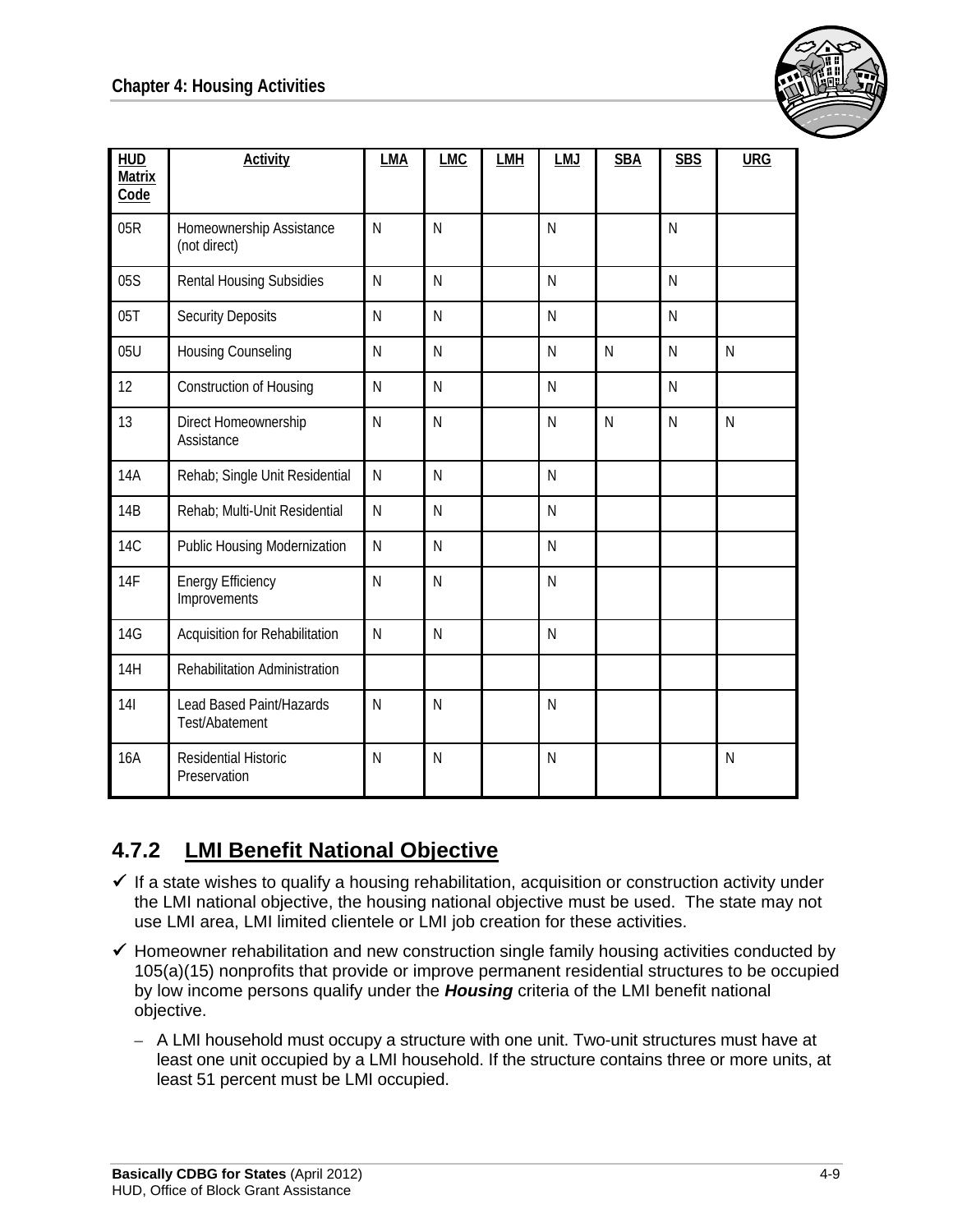

- When housing rehabilitation or new construction single family housing activities are conducted by a CDFI or as part of a state-approved Community Revitalization Strategy, multiple units (e.g. scattered site housing) may be aggregated for the purposes of meeting the LMI benefit national objective.
- Home Purchase assistance qualifies under the *Housing* criteria of the LMI benefit national objective.
	- LMI persons must occupy structures with one unit. If the structure contains more than one unit, at least 51 percent must be LMI occupied. (Two-unit structures must have at least one unit occupied by a LMI household.)
	- NOTE: Due to statutory requirements related to the eligibility category, when direct homeownership assistance is provided under 105(a)(24), the flexibility offered when the assistance is provided by a CDFI or as part of an approved Community Revitalization Strategy to aggregate units to meet the Housing National Objective is NOT allowed.
- $\checkmark$  Rental housing (both new construction and rehabilitation) activities that provide or improve permanent residential structures can only qualify as benefiting LMI households under the *Housing* criteria of the LMI benefit national objective, which deals with the occupancy of units by LMI persons.
	- The general rule is that 51 percent of the units in each assisted structure are to be occupied by LMI households. However, when rental housing activities are carried out by a CDFI or as part of an approved Community Revitalization Strategy, multiple units (e.g. scattered site housing) may be aggregated for the purposes of meeting the LMI Benefit National Objective.
	- When less than 51 percent of the units in a structure will be occupied by LMI households, CDBG assistance may be provided in the following limited circumstances:
		- <sup>n</sup> The assistance is for an eligible activity to reduce the development cost of the new construction of a multifamily, non-elderly rental housing project;
		- Not less than 20 percent of the units will be occupied by LMI households at affordable rents; and
		- □ The proportion of the total cost of developing the project to be borne by CDBG funds is no greater than the proportion of units in the project that will be occupied by LMI households.
	- In order to meet the LMI housing national objective, rents in CDBG-assisted rental projects must be set at levels which are affordable to LMI persons.
		- States and UGLG are required to adopt and make public their standards for determining "affordable rents."
		- The generally accepted affordability standard is that households pay no more than 30 percent of income for rent and utilities. However, use of this standard is not required by CDBG regulations.
		- States and UGLG may want to establish rent limits or ceilings based on local LMI limits and bedroom sizes, similar to those used for the HOME Program. However, *each project* must be undertaken in such a manner as to ensure that rents are truly affordable to LMI persons.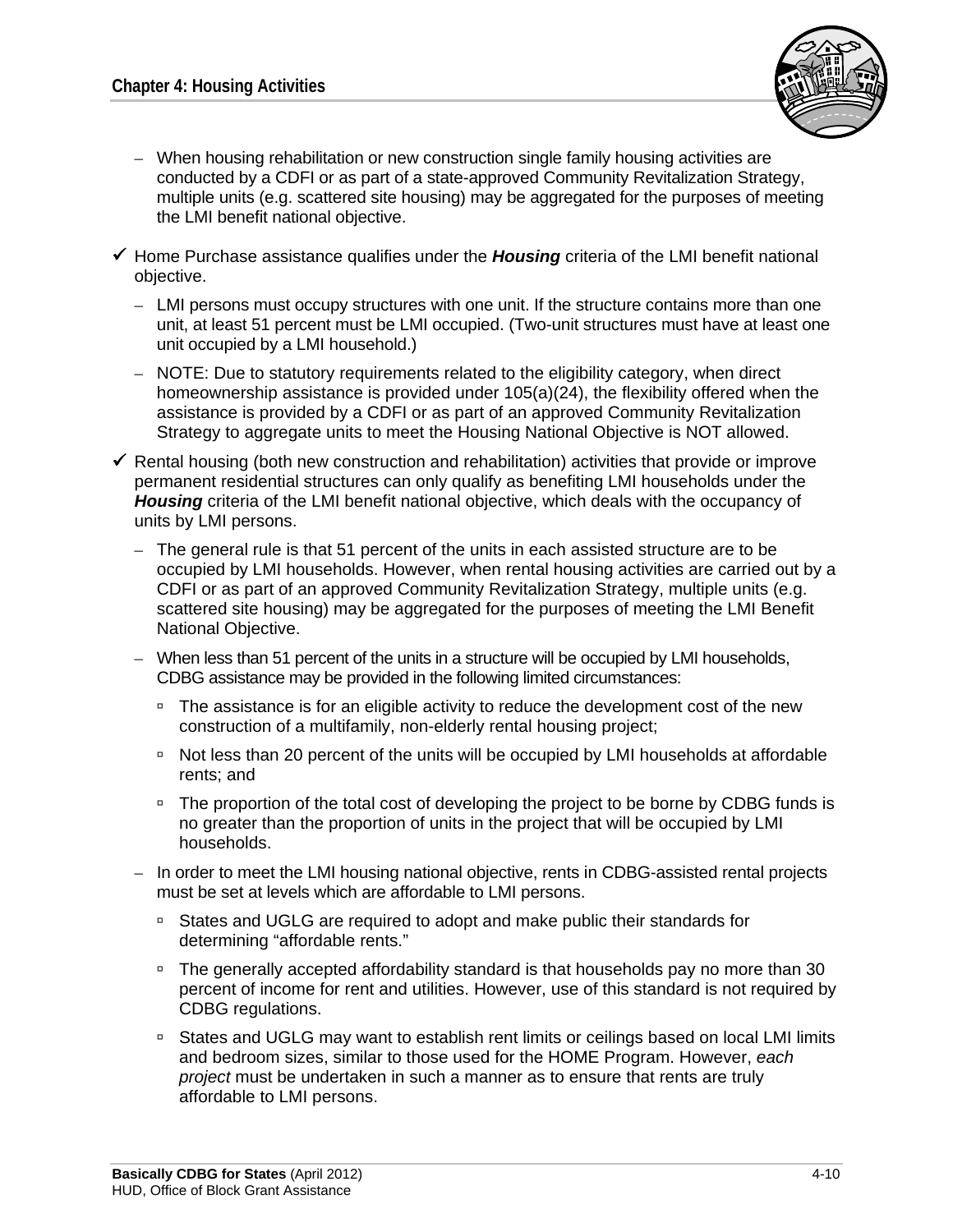

- $\checkmark$  Housing services provided in connection with a CDBG-funded housing activity (generally as a program delivery cost) or in connection with a HOME-funded program qualify under the *Housing* criteria of the LMI benefit national objective.
	- The general rule is that 51 percent of the units in each assisted structure are to be occupied by LMI households. Some housing activities, when carried out by a CDFI or as part of an approved Neighborhood Revitalization Strategy, may be aggregated for the purposes of meeting the LMI benefit national objective.

#### **4.7.3 LMI Limited Clientele National Objective**

- $\checkmark$  Housing counseling services provided as a public service activity must qualify under the LMI *limited clientele* national objective.
	- LMI *limited clientele* national objective activities benefit a limited number of people as long as at least 51 percent of those served are LMI persons. These activities must:
		- □ Benefit a clientele that is generally presumed to be principally LMI (abused children, battered spouses, elderly persons, severely disabled adults, homeless persons, illiterate adults, persons living with AIDS and migrant farm workers); or
		- Require documentation on family size and income in order to show that at least 51 percent of the clientele are LMI; or
		- □ Have income eligibility requirements limiting the activity to LMI persons only; or
		- $\overline{P}$  Be of such a nature and in such a location that it can be concluded that clients are primarily LMI.

#### **4.7.4 Slum/Blight National Objective**

- $\checkmark$  If a housing rehabilitation or acquisition activity does not directly benefit LMI persons, it may qualify under the Slum/Blight National Objective. However, the use of this category should be limited due to the fact that states must ensure that 70 percent of CDBG funds benefit LMI persons.
	- The requirements for meeting the Slum/Blight National Objective under the *Area Basis* criteria include:
		- <sup>n</sup> The area delineated by the state in which the activity occurs meets a definition of a slum, blighted, deteriorated or deteriorating area under state or local law:
		- Additionally, the area must meet either one of the two conditions specified below:
			- Public improvements throughout the area are in a general state of deterioration; or
			- At least 25 percent of the properties throughout the area exhibit one or more of the following:
				- (a) Physical deterioration of buildings/improvements;
				- (b) Abandonment of properties;
				- (c) Chronic high occupancy turnover rates or chronic high vacancy rates in commercial or industrial buildings;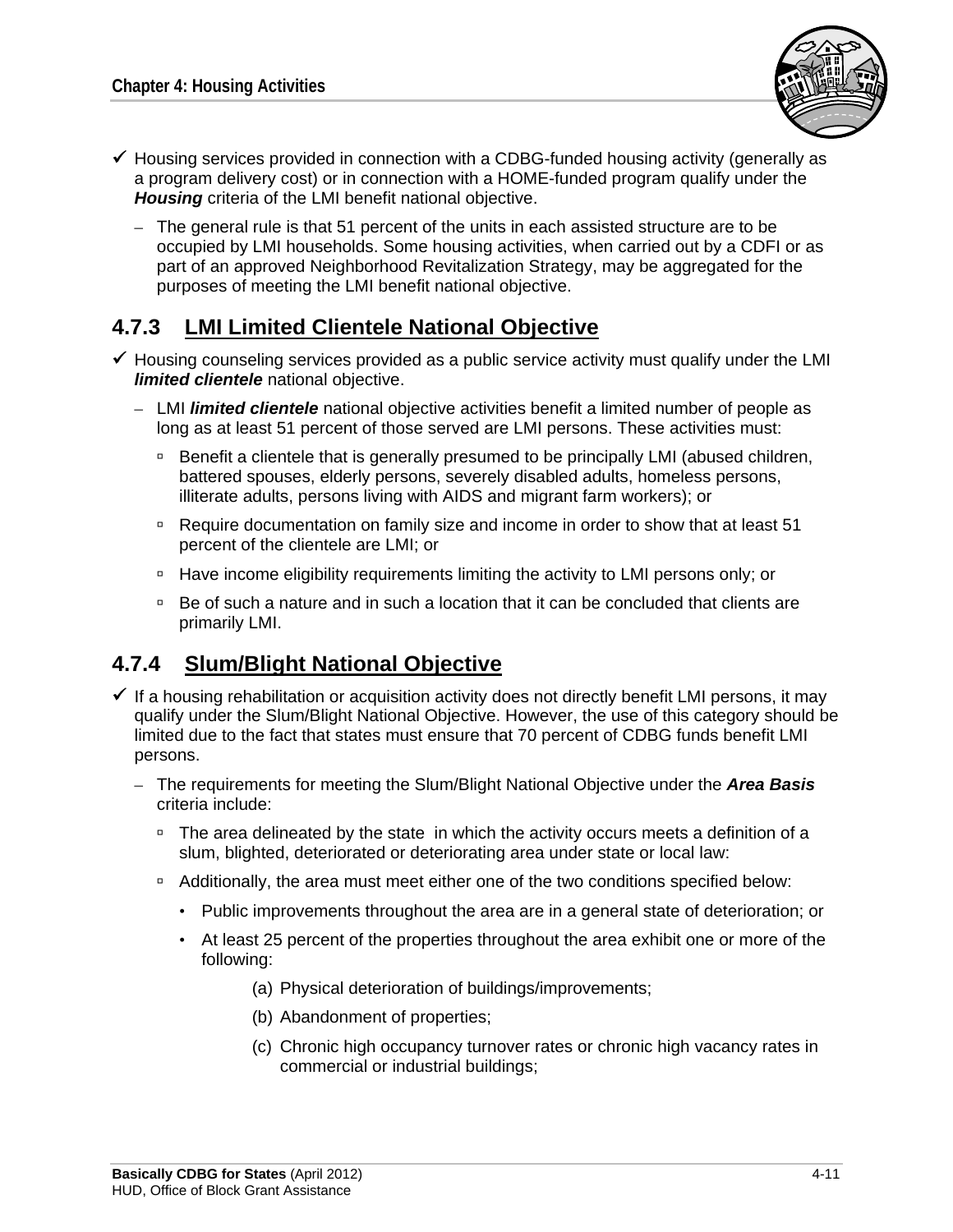

- (d) Significant declines in property values or abnormally low property values relative to other areas in the community; or
- (e) Known or suspected environmental contamination.
- Documentation must be maintained by the state on the boundaries of the area and the conditions that qualified the area at the time of its designation. The designation of an area as slum or blighted must be re-determined every 10 years for continued qualifications.
- □ The activity addresses one or more of the conditions that contribute or contributed to the deterioration of the area. *CAUTION:* Residential rehabilitation meets this requirement only if the building to be rehabilitated is considered substandard under local definition (at least Section 8 Housing Quality Standards). In addition, if non-critical items will be addressed through the rehabilitation then all deficiencies making the building substandard must be eliminated.
- To meet the Slum/Blight National Objective under the *Spot Basis* criteria:
	- The rehabilitation activity must eliminate specific conditions of blight or physical decay on a spot basis (i.e., not in an area meeting the Area Basis criteria);
	- □ The rehabilitation must remove only those conditions that are detrimental to public health and safety; and
	- □ If acquisition or relocation is undertaken, it must be a precursor to another eligible activity (funded with CDBG or other resources) that directly eliminates the specific conditions of blight or physical decay, or environmental contamination.
- $\checkmark$  New construction housing may qualify under the Slum/Blight National Objective under the **Area Basis**. However, the new housing only qualifies if the following conditions are met:
	- The new housing is located with a designated slum or blighted area; and
	- Development of new housing addresses one of the conditions which contributed to the deterioration of the area.
- $\checkmark$  Some rental rehabilitation activities may qualify under the Slum/Blight National Objective.
	- Rehabilitation of residential buildings carried out in an area meeting the slum and blight area criteria will be considered to address the area's deterioration only if the following criteria are met:
		- **Each building rehabilitated is substandard under local definition before rehabilitation; and**
		- If less critical work on the building is undertaken, all deficiencies making a building substandard have been eliminated.
	- Some rental rehabilitation activities may qualify under the Slum/Blight National Objective under the *Spot Basis* criteria if they eliminate specific conditions of blight or physical decay on a spot basis not located in a slum or blighted area. Rehabilitation under these criteria is limited to the extent necessary to eliminate specific conditions detrimental to public health and safety.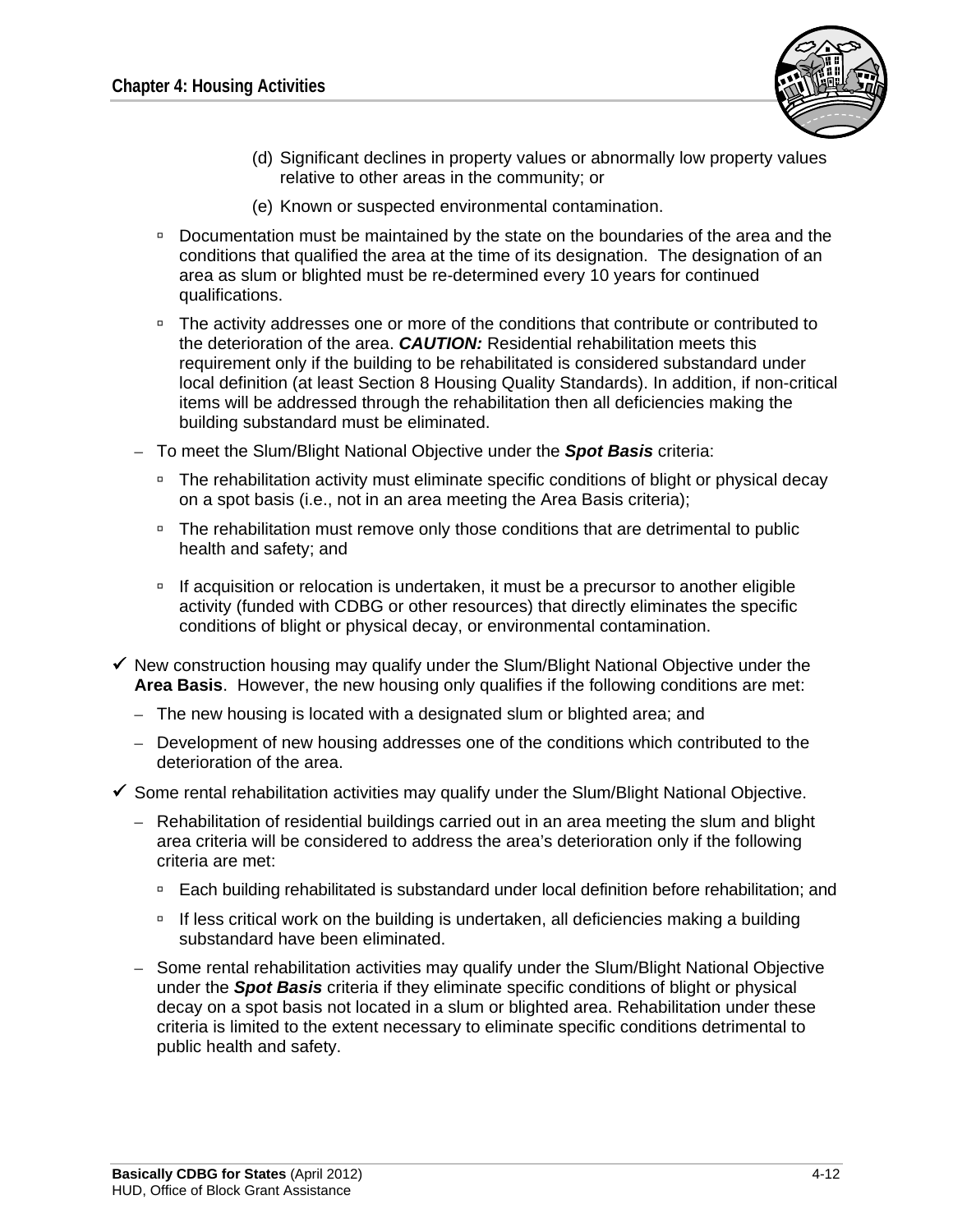

#### **4.7.5 Urgent Needs National Objective**

– New construction housing may qualify under the Urgent Needs National Objective. However, the new housing is needed to respond to a threat to the health or welfare of the community of recent origin and no other funding is available to meet the threat and the new construction is eligible (or the statutory waiver authority for Presidentially-declared disasters is exercised).A condition will generally be considered to be of recent origin if it developed or became critical within 18 months preceding the state grant recipient's certification – 24 CFR 570.483(d).

# **4.8 Drawing Down Funds**

There are a number of different ways that states may draw down their CDBG funds for projects. This section discusses three ways, escrow accounts, lump sum drawdowns and revolving loans.

| Key Topics in This Section                 | <b>Escrow Accounts</b><br>Lump Sum Drawdowns and Revolving Loan Funds |
|--------------------------------------------|-----------------------------------------------------------------------|
| <b>Regulatory/Statutory Citations</b>      | Section 104(h)                                                        |
| Other Reference Materials on This<br>Topic | N/A                                                                   |

#### **Escrow Accounts**

- $\checkmark$  States and UGLG may draw down CDBG funds from HUD to set up escrow accounts for the housing activities. UGLG may use this type of account for paying contractors on behalf of homeowners under CDBG single-family rehabilitation programs.
- $\checkmark$  The state regulations do not address escrow accounts so states may refer to the entitlement rules. Under those rules, the escrow accounts are subject to the following limitations:
	- Escrow accounts must be used for loans and grants for the purpose of rehabilitating primarily residential properties with no more than four units.
	- Deposits to escrow accounts must not take place until a contract has been executed between the property owner and the contractor.
	- The contract between the property owner and the contractor must specify that an escrow account will be used for payment purposes and that the state or a subgrantee will maintain the escrow account.
	- All CDBG funds drawn down from HUD for escrow must be deposited into one interest bearing account.
	- The amount of funds deposited into an escrow account must be limited to the amount expected to be disbursed within 10 working days from the date of deposit (any excess funds must be transferred to the state grantee's program account).
	- Funds deposited in an escrow account must be used only to pay the actual rehabilitation costs incurred by the owner under contract with a private contractor. Other costs may not be paid from escrowed funds.
- Interest earned on escrow accounts must be *remitted to HUD at least quarterly***.**